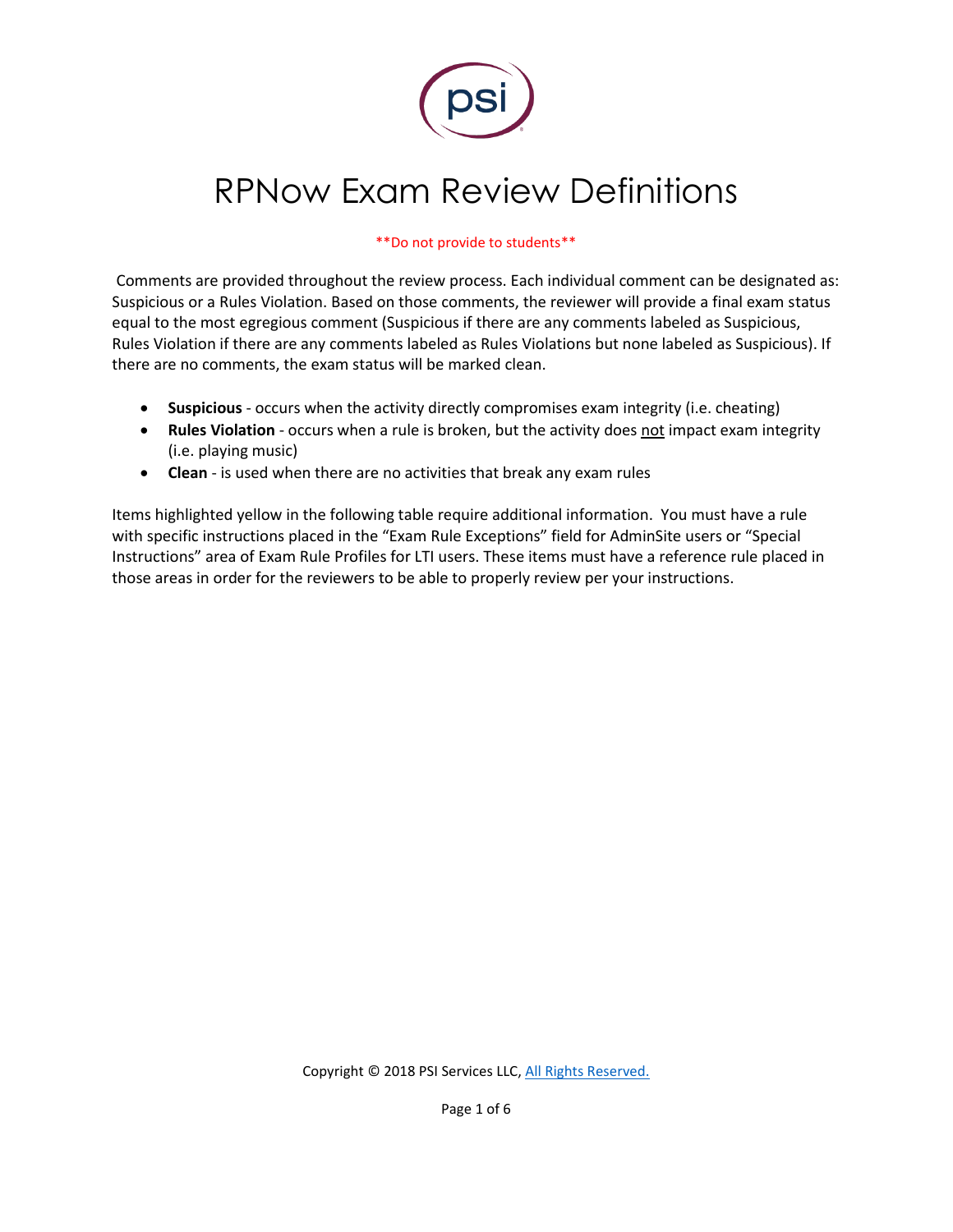

| <b>Desktop View Flags</b>          | <b>Webcam View Flags</b>                              |
|------------------------------------|-------------------------------------------------------|
| <b>Browsing local computer</b>     | Another computer present in room                      |
| Browsing other websites            | Covering the camera                                   |
| <b>Explicit Materials/Behavior</b> | Did not show allowed materials to camera* (please see |
|                                    | definition for this item below)                       |
| Lost Internet Connection           | <b>Environment changes</b>                            |
| <b>Using Instant Messaging</b>     | Exam Environment view not confirmed                   |
| <b>Using Calculator</b>            | Exam Environment view not provided                    |
| Other (Explain)                    | Explicit Materials/Behavior                           |
|                                    | Failed to erase/clean the whiteboard writing          |
|                                    | Failed to rip allowed materials                       |
|                                    | <b>Failed to show allowed materials</b>               |
|                                    | Failed to show computer screen                        |
|                                    | Flipping of the pages                                 |
|                                    | <b>Headsets</b>                                       |
|                                    | Improper device placement                             |
|                                    | <b>Improper Lighting</b>                              |
|                                    | Left the room                                         |
|                                    | Looking somewhere else                                |
|                                    | Out of view of Camera                                 |
|                                    | Photo ID not confirmed                                |
|                                    | Photo ID not provided                                 |
|                                    | Reference materials** (please see definition below)   |
|                                    | Reference materials on environment view               |
|                                    | Someone else in the room/Talking to someone else      |
|                                    | Talking aloud (talking to yourself)                   |
|                                    | <b>Technical Problem</b>                              |
|                                    | TV or Radio                                           |
|                                    | Using another computer/device                         |
|                                    | Using telephone                                       |
|                                    | Other (Explain)                                       |

## Desktop View Flags

Browsing local computer: Student is using Word, Excel, browsing iTunes, etc...

Browsing other websites:

Google, Yahoo, etc. is being used

Copyright © 2018 PSI Services LLC, [All Rights Reserved.](http://www.softwaresecure.com/privacy-statement/)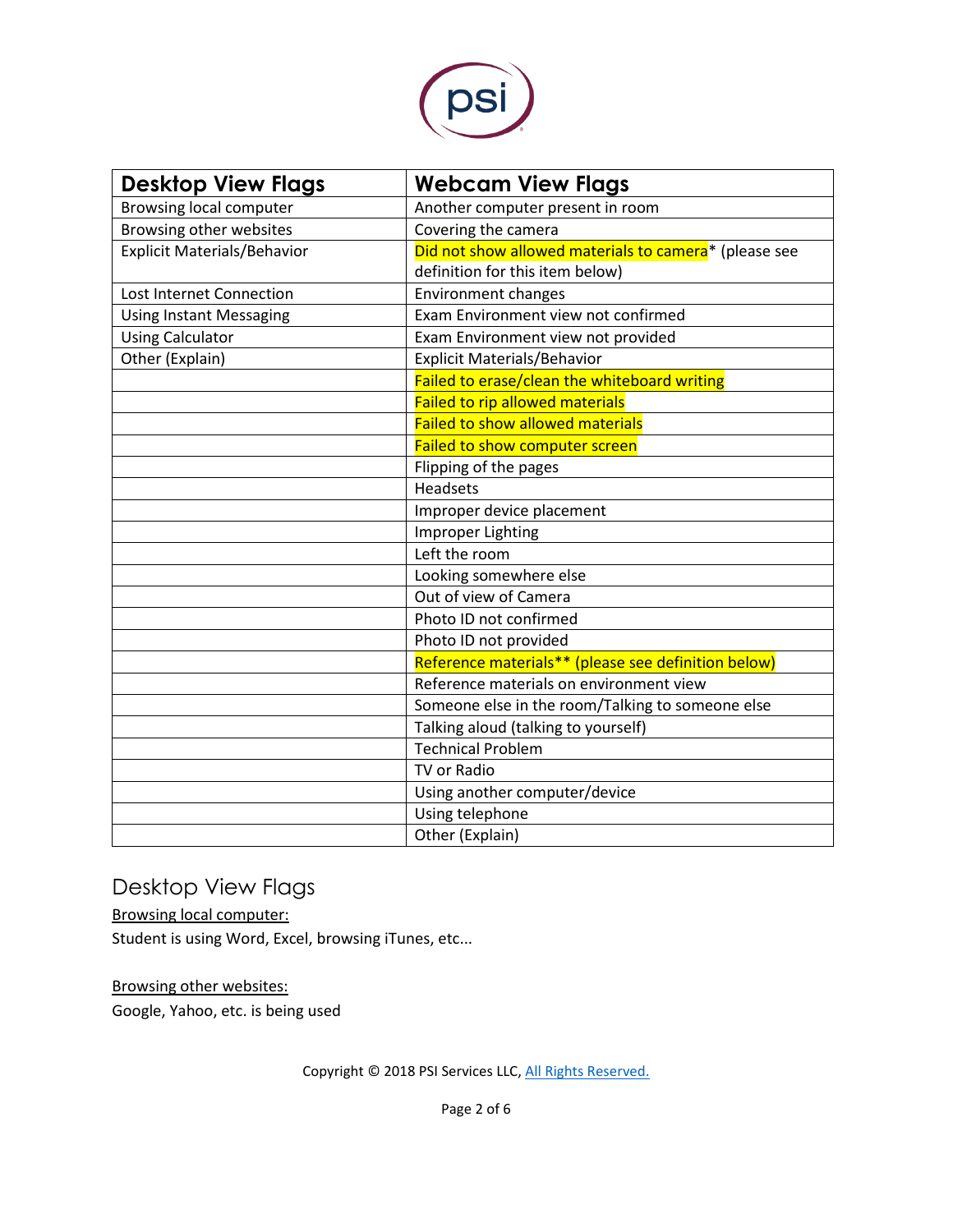

#### Explicit Materials/Behavior:

This is used anytime nudity occurs, or when an individual is browsing adult-based content. Note: These items are always flagged as "suspicious". A call will be requested before this record is delivered

Lost internet connection: Internet Connection is lost

Using Instant messaging: Yahoo, MSN, etc...

Using Calculator: A calculator (online or the built-in computer calculator)

Other (Explain): Violations not included in the above list

### Webcam View Flags

Another computer present in Room Another computer is present when it should not be

Covering the camera: Student covers the camera intentionally

#### Did not show allowed materials to the camera\*:

For any exams or exam rules exceptions where students are allowed items like a calculator or blank note paper, and are required to show them to the camera before and/or after the exam and did not.

Note\*: Faculty should ensure the first and last questions on an exam are similar to "show your XXXX material to the camera" to ensure feasibility

#### Environment Changes:

Student is no longer in the room or area where they completed the room scan, or switched rooms during the exam

#### Exam Environment view not confirmed:

Student attempts to show the environment but not to the extent that his/her work area is shown to be clear of materials that are not allowed. Also the room itself may not have been clearly shown

Copyright © 2018 PSI Services LLC, [All Rights Reserved.](http://www.softwaresecure.com/privacy-statement/)

Page 3 of 6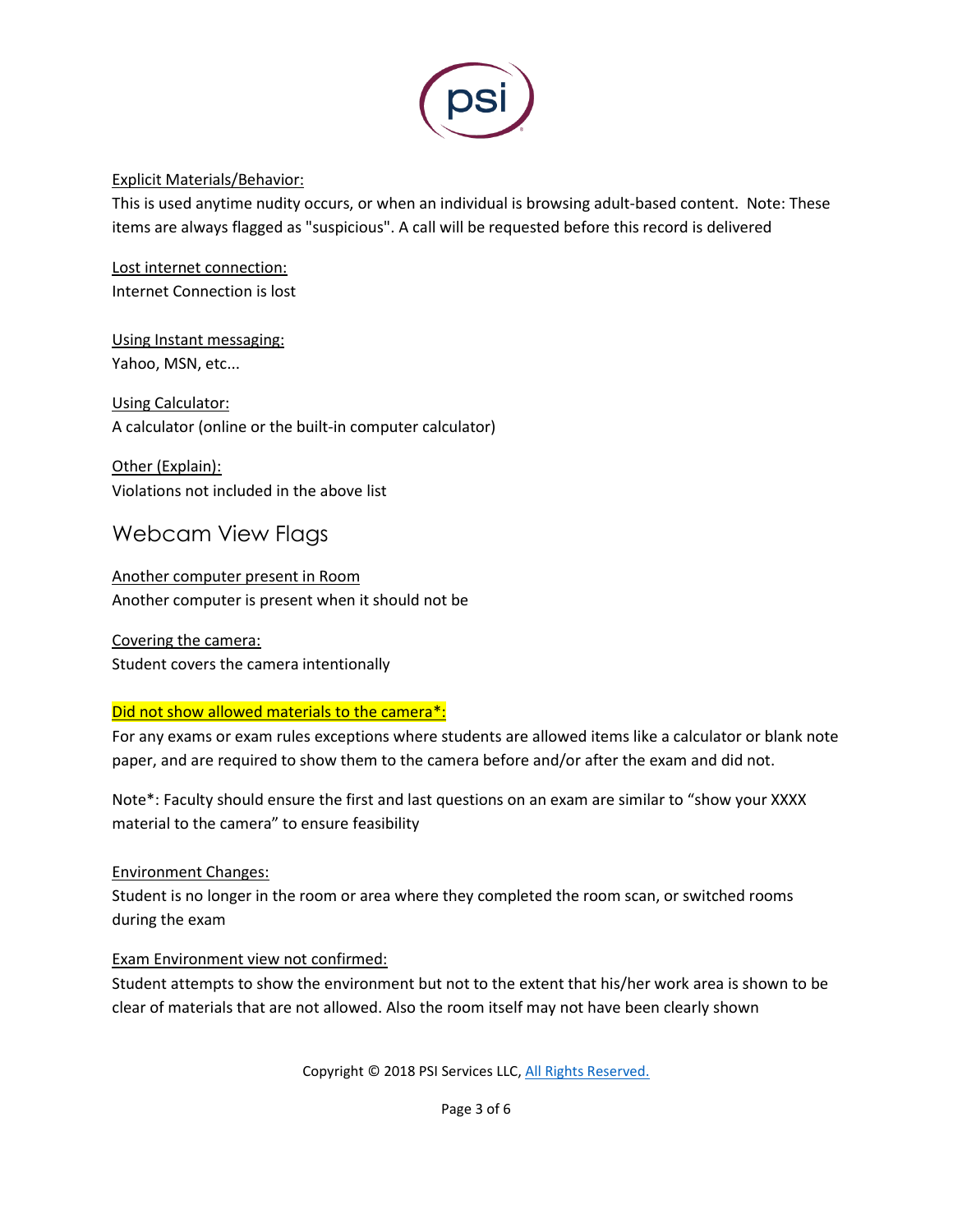

Exam Environment view not provided: Student made no attempt to show his/her exam environment

#### Explicit Materials/Behavior:

This is used anytime nudity occurs, or when an individual is browsing adult-based content. Note: These items are always flagged as "suspicious"

Failed to erase/clean the whiteboard writing: Student does not erase the whiteboard writing when instructed to

Failed to rip allowed materials: Student does not rip the materials when prompted to

Failed to show allowed materials: Student does not show the camera the allowed materials directly to the webcam

Failed to show computer screen:

Student does not show the computer screen as instructed (i.e. Student does not use a mirror or external webcam to show their computer screen)

Flipping of the pages: Student is heard/seen flipping through pages of a book

Headsets:

Any headphones, ear buds, etc… that is being used that were not mentioned in rules were allowed

#### Improper device placement:

The laptop view is placed in such a manner that the student is no longer fully visible

#### Improper Lighting:

The lighting within the room does not allow for a visible view of the student

Left the room:

Student gets up and leaves the viewing area of the Webcam

#### Looking somewhere else:

Student is looking away from the computer (or appears to be). Attention is not on the exam, or allowed materials.

Copyright © 2018 PSI Services LLC, [All Rights Reserved.](http://www.softwaresecure.com/privacy-statement/)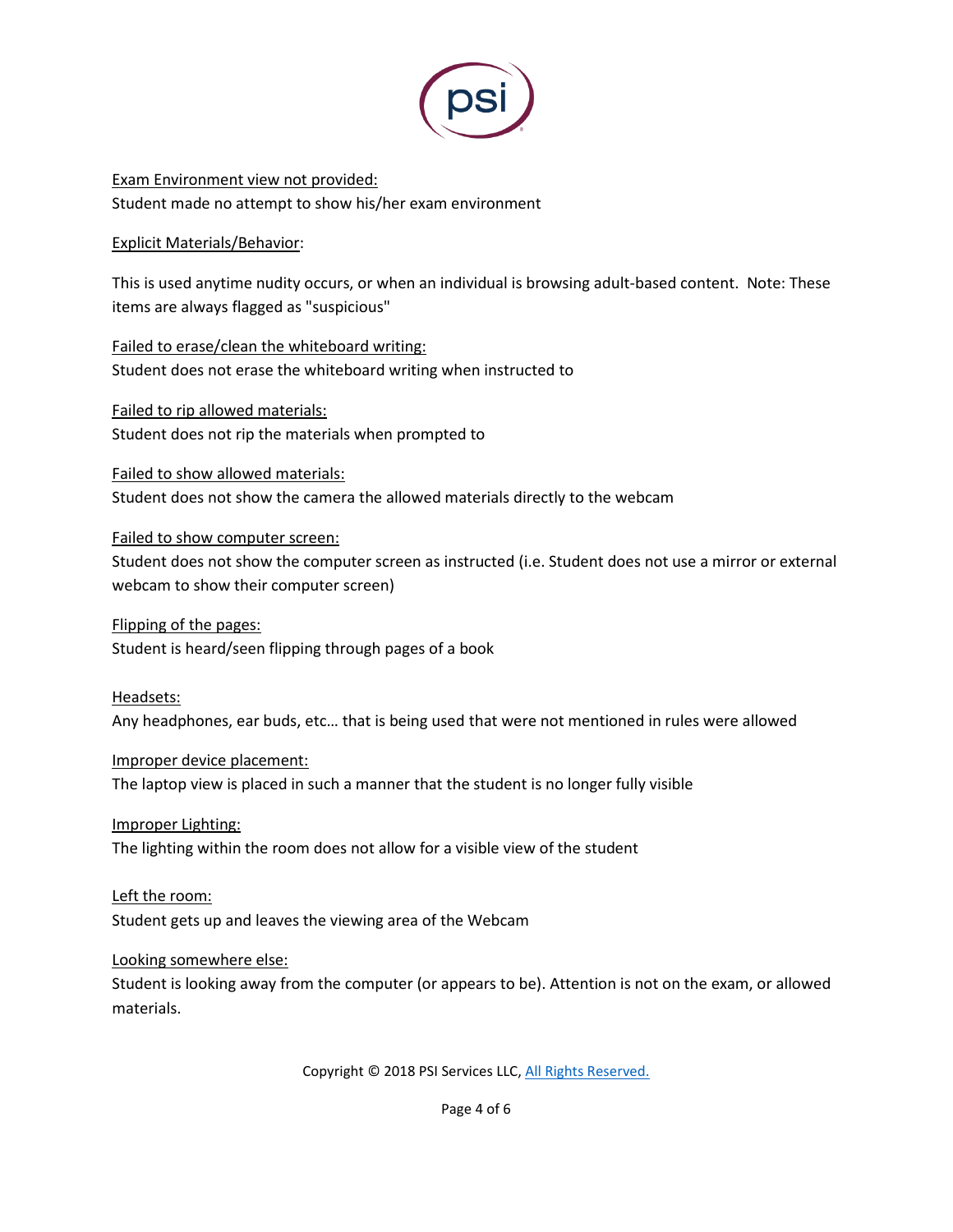

Out of view of Camera: Cannot see the student's eyes or location they are looking at

Photo ID not confirmed:

ID photo is blurry, too small, not positioned properly, or does not include a picture

Photo ID not provided:

No ID photo provided (This will always be flagged as Suspicious)

#### Reference materials\*\*:

Anything not specifically allowed by Org's Exam policy or Exam rules exceptions. In most cases there should be nothing on the student's work surface except their ID and computer related items, chargers, cables, etc... Example: A pen on the desk can be flagged (regardless if paper is also visible).

Note\*\*: For faculty allowing certain items, you can specify formatting types. For example, you may allow "on the screen" notes but not "hand-held" notes, or possibly allow an "etextbook on the computer they're taking the exam on" but not allow "hand-held books" or "eReaders".

#### Reference materials on environment view:

See Reference Materials; but occurs during the room scan specifically.

#### Someone else in the room/Talking to someone else:

Exam room should not have anyone else present. Exceptions to this would be mothers with babies, children inadvertently entering the room and asked to leave, others passing through the room with no interaction, others in a multi-purpose environment such as living-dining- kitchen area with no interaction with student. Exams in public areas such as Wi-Fi spots are not allowed unless specifically exempted by the organization. Any indication that they may be reading the exam to someone else will be flagged as "Suspicious". Talking to anyone else in or out of the room will be flagged, with the lone exception to this being to ask someone who may have inadvertently entered the room to leave

#### Talking aloud (talking to yourself):

Students are allowed to talk to themselves softly; this is only flagged if audible.

Technical Problem: User experienced a technical issue

TV or Radio: TV or radio is on in the exam taker's area

Copyright © 2018 PSI Services LLC, [All Rights Reserved.](http://www.softwaresecure.com/privacy-statement/)

Page 5 of 6